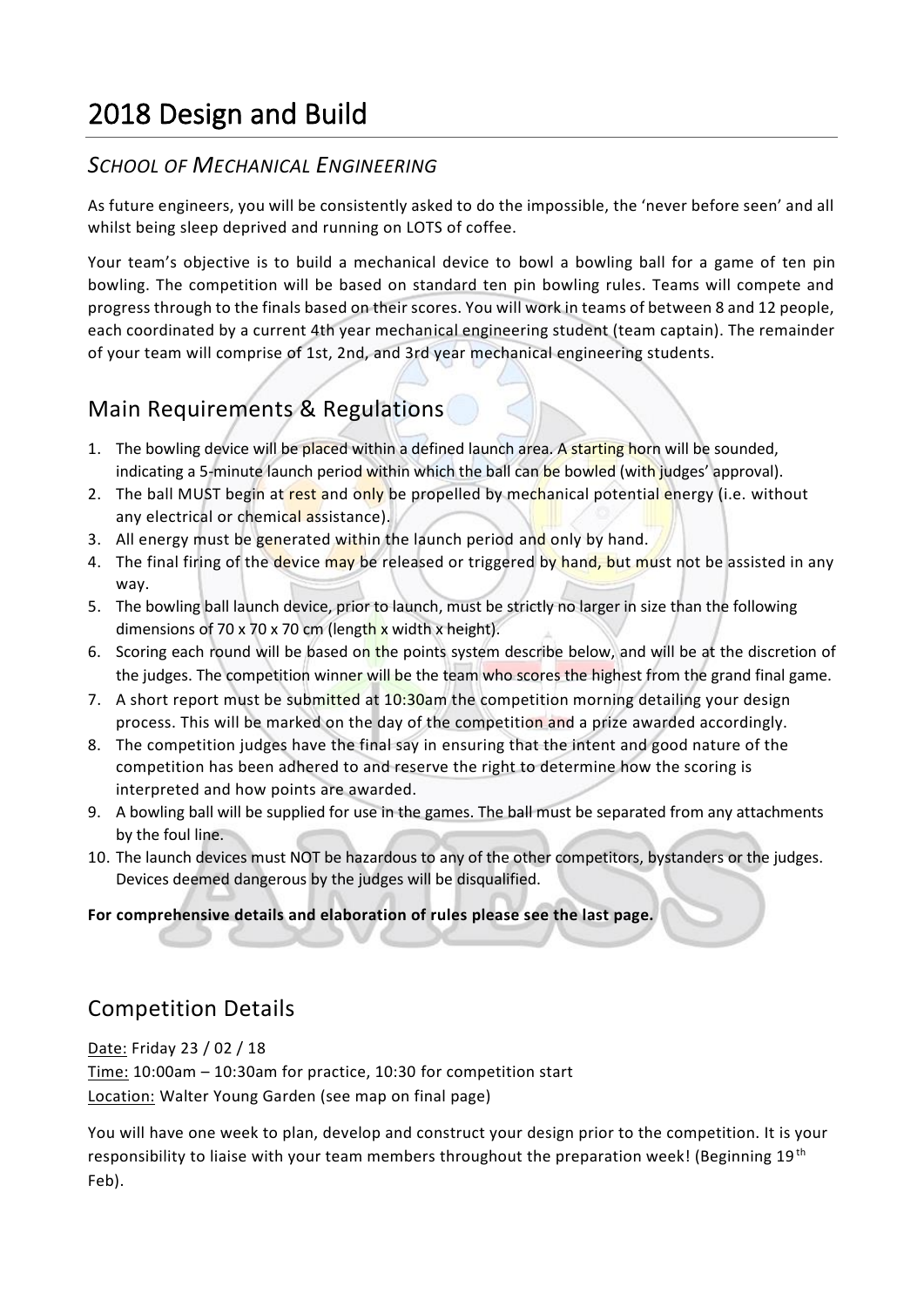There will be approximately 30 teams. Each team will compete in heats of two frames (… bowling lingo) leading up to the finals. The frames will take place with four teams at a time. The top eight teams will progress through to the semi-finals. The top four teams from the semi-finals will compete in the grand final. The finals will only consist of one frame and the scores will be independent for each frame.

AND MOST IMPORTANTLY, there will be a free BBQ lunch for participants (12:00pm – 1:00pm)

### Scoring

Scoring during the tournament will be based on ten pin bowling rules, modified for the limited number of frames.

#### **HEATS**

#### 1 st FRAME

Each team will launch two balls, unless all pins are knocked over with the first ball STRIKE.

#### 2<sup>nd</sup> FRAME

Each team will launch two balls, unless a STRIKE or SPARE is scored. In this case the team will launch three balls.

#### **FINALS**

Each team will launch two balls, unless a strike or spare is scored. In this case the team will launch three balls

The number of pins knocked down in each frame will be the score (plus adjustments for strikes and spares  $$ see below), which will accumulate for the two frames.

**Strike:** For the heats, if a strike is scored in the first frame (all ten pins knocked down with the first ball) the score will be set at 10, however it will remain open until the next frame. The total score for the first frame will then become 10 plus the count for the next two balls. The score from the second frame will simply be the second frame count, unless a strike is scored in the second frame. In this case two more balls will be bowled for that frame. The score for the second frame will then be the count from all three balls. For the finals, there will only be one frame for each round. If a strike is scored, then the team will deliver three balls (as per rules for the second frame of the heats).

**Spare:** Any team who bowls down the remaining pins in a frame with a legally delivered second ball has scored a spare. The count in the first frame of the heats will then be set at 10, but will remain open until the first ball in the second frame. The score will then be 10 plus the count for the first delivery. When a spare is scored in the second frame, a third ball will be bowled. The score for the second frame will then be the count from all three balls. For the finals, the rules for the second frame of the heats will apply.

The maximum score possible from the heats is 60 and in each of the finals rounds it is 30.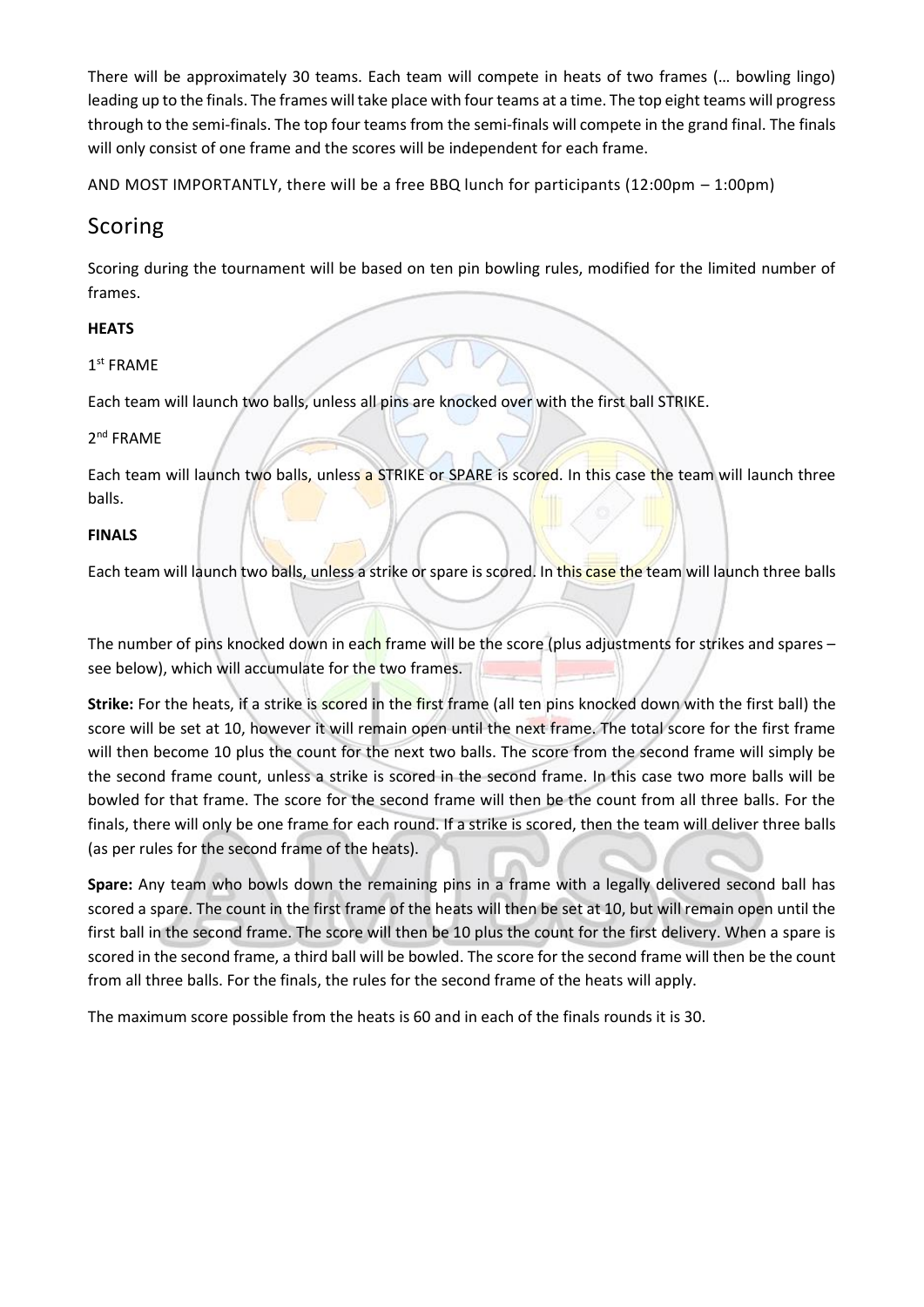# Tips

Below are some potential considerations for your groups 'research' phase:

- 1. Investigate different release mechanisms
- 2. Investigate different ways of storing potential energy
- 3. Consider…
- 4. Think outside of the box!

### Prizes

- 1. Overall winner Highest point scorer
- 2. Runner up Second highest point scorer
- 3. Most inventive design (Think outside the box…)
- 4. Best Report Most accurate and detailed report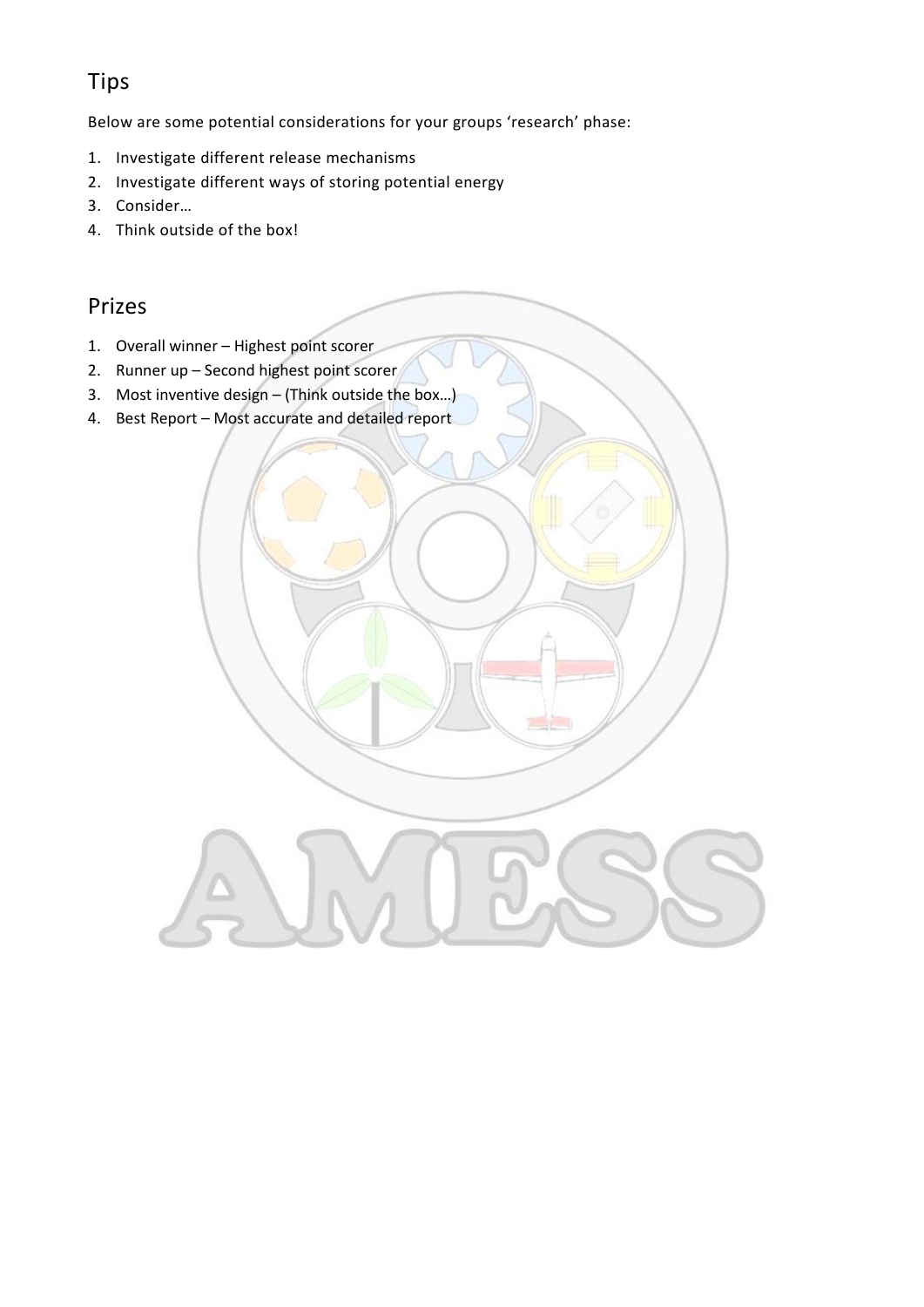# Location of the Walter Young Garden

The lawns are in front of the Lower Napier Building, or just to the left as you come down the stairs from the Hub.

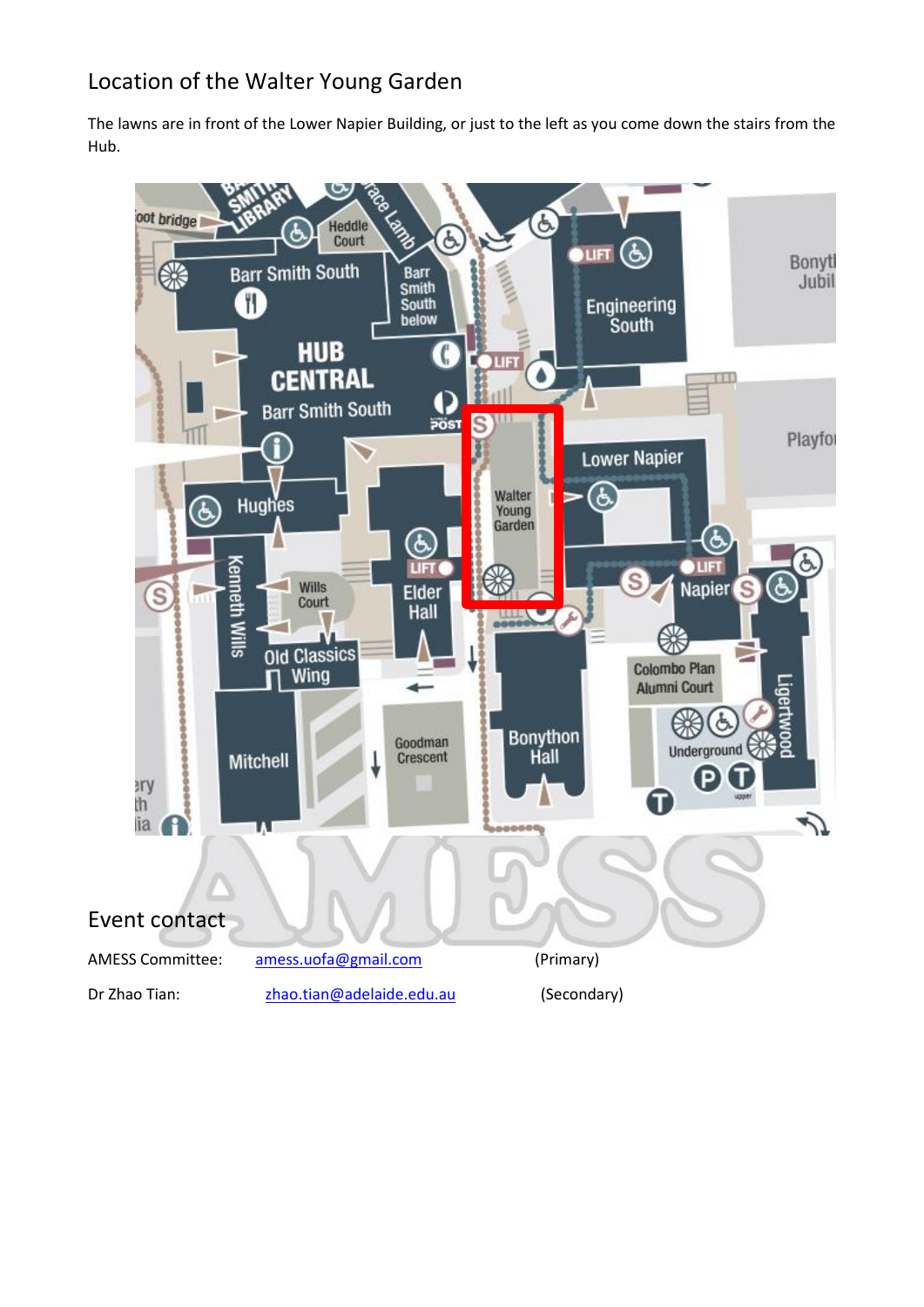#### **Comprehensive and final rules:**

1. Judges have the final say in ensuring that the intent and good nature of the competition has been adhered to. This means that if rules have been skirted around, or loopholes mischievously exploited, judges may disqualify entries at their discretion.

2. All the material for the construction of the craft should cost no more than AUS \$50.00 (fifty Australian dollars) per group. An AUS\$50 Bunnings gift card will be available for collection for each team from Tuesday. Receipts for materials must be produced. Craft with costs greater than AUS \$50.00 will not be reimbursed at all. Receipts will be inspected by judges of all winning craft to ensure materials contained in craft actually match materials obtained.

3. You will be required to submit a short report to the judges at 10:30 am the morning of the competition (Friday 23<sup>rd</sup> Feb). This will be marked on the day of the competition and a prize awarded accordingly.

4. The bowling ball launch device, prior to launch, must be strictly no larger in size than the following dimensions of 70 x 70 x 70 cm (length x width x height).

5. The launch device must be exclusively mechanical powered. No other forms of power generation are allowed.

6. The use of stored mechanical potential energy is allowed. However, the potential energy must be generated by hand and must not use any other non-mechanical methods.

7. The launch device must have a mechanical trigger/release mechanism to active it. This trigger may be activated by hand, but no assistance to the launch of the ball is allowed.

8. No assistance by or from any form of living animal is allowed (such as using a pigeon to carry the bowling ball).

9. The launch device must remain in the launch area except where allowed by rules 18 and 19.

10. Your launch device will need a creative name and this must be displayed somewhere on the device.

11. The length of the bowling lane from the edge of the launch area to the head pin will be 10 m.

12. The bowling lane will be 1 m wide. The ball must land within your team's lane to be counted as a legal launch.

13. The pins will be placed in standard triangle configuration with 18 cm spacing between pins. The pins will be 23 cm tall and have a max diameter of 8 cm. The pins will weigh around 600 g.

14. The launch area will be grassed. The pins will be seated a hard flat surface, which will be laid on top of the grass.

15. There will be a foul line 4 m from the edge of the launch area (i.e. 6 m from the head pin).

16. A bowling ball (14 cm in diameter and 120 g in mass) will be provided for use each frame.

17. The ball does not need to always remain in contact with the deck (i.e. it can be launched through the air towards the pins), but the ball should not be above the deck for more than 5 cm (i.e. the distance between the bottom of the bowling ball and the deck is always less than 5 cm).

18. The bowling ball may be assisted by attachments to the ball from the launch device up until the foul line. After this point, the ball must be unaided. The attachments must remain behind the foul line and within the team's bowling lane.